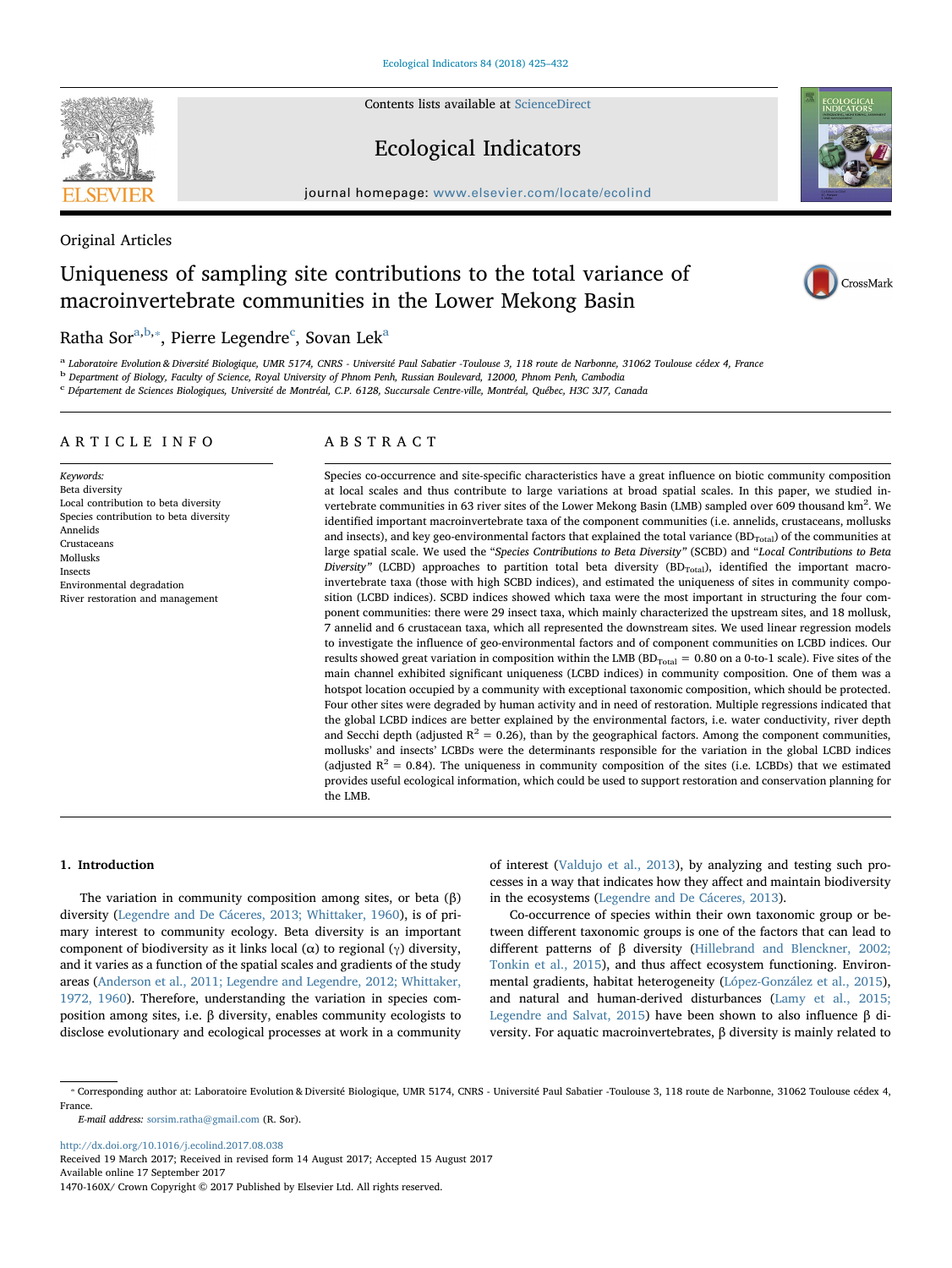drainage basins and within-stream environmental factors, while it has been reported not to be significantly related to habitat degradation, eutrophication, longitude and altitude ([Friberg et al., 2010; Md Rawi](#page-7-5) [et al., 2013](#page-7-5)). However, longitude and altitude have been found to be substitute variables (proxies) for major drivers patterning β diversity of macroinvertebrates at broad geographical scales ([J. Wang et al., 2012](#page-7-6)). The environmental variables related to the geographical proxies may play important roles in structuring the broad-scale pattern of β diversity in a given region.

Several papers have reported patterns of β diversity in tropical ecosystems for plants and vertebrate animals (e.g. [Legendre et al., 2009;](#page-7-7) [López-González et al., 2015; Mena and Vázquez-Domínguez, 2005;](#page-7-7) [Wearn et al., 2016\)](#page-7-7). β diversity of macroinvertebrates has also recently been analyzed by several authors (e.g. [Costa and Melo, 2008; Leigh and](#page-6-1) [Sheldon, 2009; Ligeiro et al., 2010](#page-6-1)), but only a few studies have taken place in South-East Asia (e.g. [Al-Shami et al., 2013; Salmah et al.,](#page-6-2) [2014\)](#page-6-2). As the ecosystems in that region are highly endangered and heavily impacted by human disturbances [\(Salmah et al., 2014; Sodhi](#page-7-8) [et al., 2004; Strayer and Dudgeon, 2010](#page-7-8)), assessing the patterns of macroinvertebrate β diversity and their relationships to geo-environmental factors and to related biotic communities is urgently needed.

The Mekong River Basin is divided into Upper and Lower Mekong Basins (LMB). The LMB, covering an area of about  $609,000 \text{ km}^2$  (77% of the whole basin) ([Zalinge et al., 2003\)](#page-7-9), includes portions of four densely populated countries: Thailand, Laos, Cambodia and Vietnam. This basin harbors diversified communities of fish and invertebrates, forming biologically important food webs that support high biodiversity ([Sodhi](#page-7-10) [et al., 2004](#page-7-10)). Many aquatic taxonomic groups such as fishes, mollusks, crustaceans and insects are highly dependent on this basin as a breeding ground ([Davidson et al., 2006; Zalinge and Thuok, 1998](#page-7-11)). In spite of high suspected biodiversity in the LMB, the β diversity and community patterns of its aquatic taxonomic groups, particularly the macroinvertebrates, have seldom been studied. The biomonitoring surveys conducted by the Mekong River Commission (MRC) represent the only major work conducted on aquatic macroinvertebrates in the LMB. In this study, we used this biomonitoring data to explore the β diversity pattern of aquatic macroinvertebrates. Analyzes of this dataset, collected from sites sampled over 5 successive years (2004–2008), should significantly contribute to increase our scientific knowledge of the LMB.

Beta diversity can be computed in different ways (Koleff [et al.,](#page-7-12) [2003; Whittaker, 1960](#page-7-12)). A classical approach is to compute β diversity as  $\beta = \gamma/\overline{\alpha}$ , where  $\gamma$  is the total number of species in a given region and  $\bar{\alpha}$  is the average number of taxa for a sample set within the region ([Whittaker, 1960](#page-7-13)). This classical measurement is still preferred by many authors ([Higgins, 2010; Jost, 2007; Sor et al., 2015\)](#page-7-14) although new approaches have been developed [\(Anderson et al., 2011; Legendre](#page-6-0) [et al., 2005; Legendre and De Cáceres, 2013\)](#page-6-0).

In this study, we used the total variance of the macroinvertebrate communities among the study sites of the LMB as a measure of beta diversity (BD<sub>Total</sub>) and partitioned it into "Local Contributions to Beta Diversity" (LCBD) and "Species Contributions to Beta Diversity" (SCBD) ([Legendre and De Cáceres, 2013\)](#page-7-0). We identified the important taxa contributing most to total β diversity, i.e. those with high among-site variance, as well as the geo-environmental factors that were associated with the macroinvertebrate communities throughout the sites. In addition, we investigated the influence of the LCBD indices of the component communities (i.e. annelids, crustaceans, mollusks and insects) on the LCBD indices of the global macroinvertebrate community composition (including all component communities). Our questions of interest are the following: 1) Is there a moderate or a large amount of variation in macroinvertebrate community composition among the sites in the LMB? 2) What are the taxa that contribute most to the total β diversity? We expect the important taxa of annelids, crustaceans and mollusks, measured as richness and abundance, to be associated with sites located downstream, whereas the important taxa of insects should be associated with sites located farther upstream, as has been shown by

[Arscott et al. \(2005\)](#page-6-3) and [Królak and Koryci](#page-7-15)ńska (2008). 3) Are there sites that have exceptionally unique taxonomic compositions? We hypothesize that some sampling locations exhibit significant uniqueness in taxonomic composition. 4) What are the geo-environmental conditions that characterize the sites with significant LCBD indices? We expect the LCBD indices to increase with river width and pH, following the β diversity patterns found in tropical streams in Malaysia ([Al-Shami et al.,](#page-6-2) [2013\)](#page-6-2), and decrease with latitude and altitude, following the β diversity patterns observed in major geographical diversity gradients [\(J. Wang](#page-7-6) [et al., 2012](#page-7-6)). 5) What are the component communities that mainly influence the LCBD indices of the global macroinvertebrate communities?

## 2. Materials and methods

#### 2.1. Macroinvertebrate and geo-environmental variables collection

From 2004 to 2008, the Mekong River Commission (MRC) conducted biomonitoring surveys and sampled macroinvertebrates at 60 sites along the LMB once a year in March during the dry season ([Fig. 1](#page-2-0)). To harmonize the data being collected, the sampling locations were selected from different habitats such as those in or close to villages or towns, at rivers with substantial shipping, next to crop fields and meadows with livestock, upstream or downstream of dams or weirs, and at more pristine areas surrounded by forest with only few houses. At each sampling site, benthic macroinvertebrates and geo-environmental variables were collected at the same time. For the detailed information on the collection process, we refer to [Sor et al. \(2017\).](#page-7-16)

In 2008, 3 sampling sites were sampled farther away from their original sampling coordinates, and thus they were regarded as new sampling sites (see Appendix S1 in Supplementary material). Therefore, we considered a total of 63 sampling sites in the present study.

### 2.2. Data processing and statistical methods

For the 63 sampling sites, 108 samples of biological and geo-environmental variables were available. Due to unequal sampling efforts, a small number of sites were sampled only once, twice or thrice during the 5-year sampling period. Since this is the first survey of macroinvertebrates ever conducted in the LMB and the sampling protocol insured that the collected samples were comparable among sites, these data are important to obtain a first assessment of beta diversity. Therefore, we used median values from data collected on macroinvertebrate and geo-environmental variables to represent each site in our analyzes, as suggested for small sample size by [McCluskey and](#page-7-17) [Lalkhen \(2007\).](#page-7-17) The community composition data was partitioned into a global macroinvertebrate community data table (including all component communities), and component community data tables (for annelid, crustacean, mollusk and insect communities).

The community composition data were Hellinger-transformed at the beginning of the analyzes ([Legendre and Gallagher, 2001; Legendre and](#page-7-18) [Legendre, 2012](#page-7-18)). For Hellinger-transformed data, the total variance, or total β diversity (BD<sub>Total</sub>), of a community composition data table is an index between 0 and 1, and it can be partitioned into local contribution (LCBD) and species contribution (SCBD) indices. An LCBD value is an index showing the degree of uniqueness in taxonomic composition in each site, computed as the relative contribution of a site to  $BD<sub>Total</sub>$ , so that the LCBD indices sum to 1, whereas an SCBD index shows the relative degree of variation of a taxon across all sites. The  $BD<sub>Total</sub>$ , LCBD and SCBD indices were computed using the function "beta.div" available in the adespatial package in R ([Dray et al., 2016](#page-7-19)). The Hellinger transformation was used because the corresponding Hellinger distance is one of the dissimilarity functions admissible for beta diversity analyzes [\(Legendre and De Cáceres, 2013; Legendre and Gallagher, 2001](#page-7-0)); it does not give high weights to the rare species. To identify significant uniqueness in taxonomic composition of the sampling sites, the LCBD indices were tested for significance against a significance level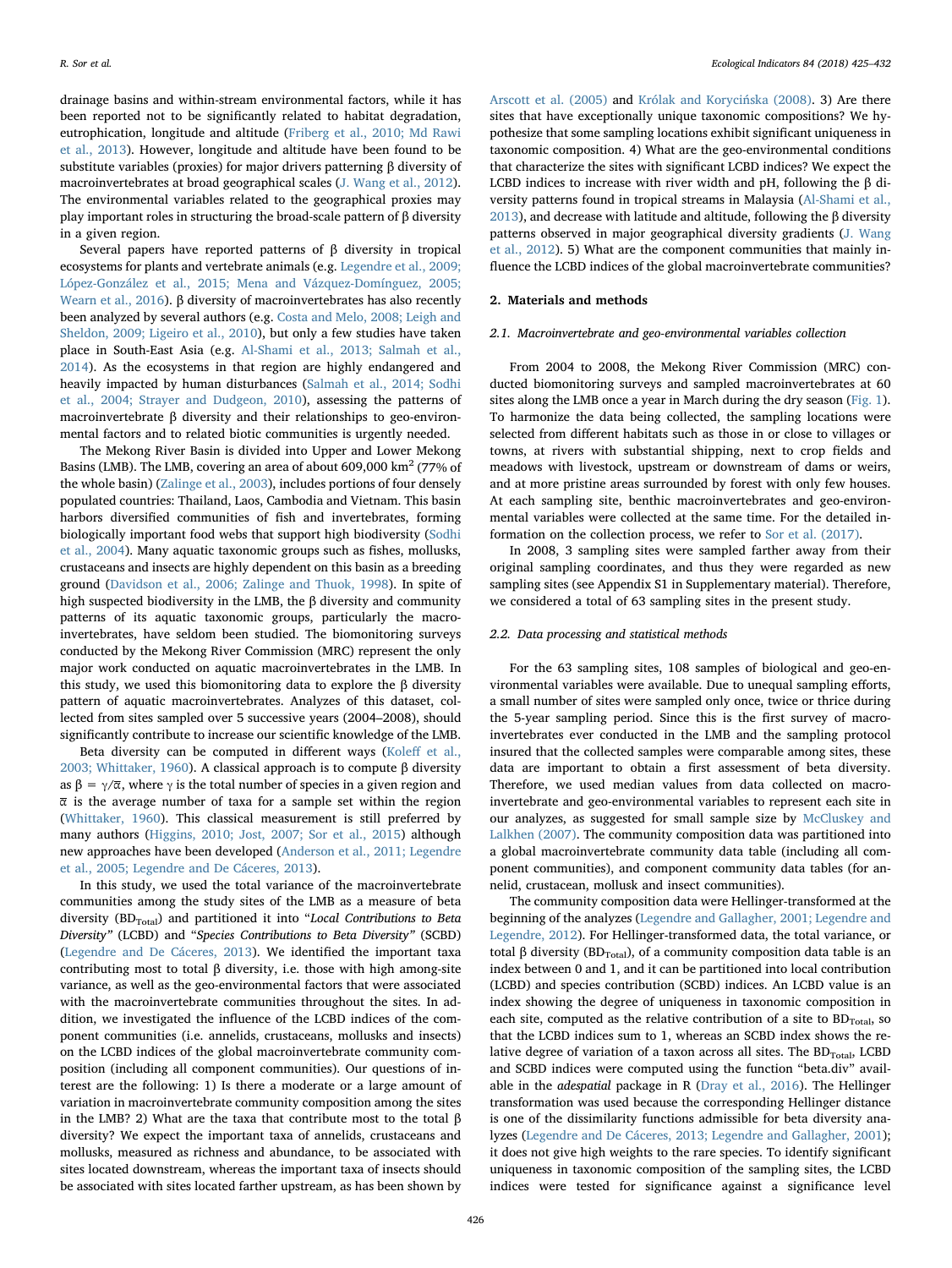<span id="page-2-0"></span>

Fig. 1. Map of the sampling sites in the Lower Mekong Basin (LMB). (a) LCBD indices with significant p-values uncorrected (shaded circles) and corrected for multiple testing by applying Holm correction (shaded circles with star); open circles: non-significant LCBD indices. (b) Richness (number of taxa) of the sampling sites. Three red dots indicated with red arrows: lowest richness, 6; large shaded circle: highest richness, 74. The richness for the five sites having significant LCBD indices is shown in the parentheses. The sizes of the circles are proportional to LCBD (a) or richness (b) values. (For interpretation of the references to colour in this figure legend, the reader is referred to the web version of this article.)

 $\alpha$  = 0.05. The p-values were corrected for multiple testing using the Holm correction to reduce the experimentwise type I error rate of multiple tests. In addition to LCBD, Hellinger-transformed data also allow researchers to compute SCBD indices; this is not allowed by most other admissible dissimilarity functions [\(Legendre and De Cáceres,](#page-7-0) [2013; Legendre and Gallagher, 2001\)](#page-7-0). In the following paragraphs,  $BD$ <sub>Total</sub>, LCBD and SCBD designate the indices of the global macroinvertebrate communities, whereas  $BD_{ATotal}$ ,  $BD_{CTotal}$ ,  $BD_{MTotal}$ ,  $BD_{TTotal}$ , and  $LCD_{A}$ ,  $LCD_{C}$ ,  $LCD_{M}$  and  $LCD_{I}$  designate the  $BD_{Total}$  and  $LCDD_{H}$ indices for annelid, crustacean, mollusk and insect communities, respectively.

SCBD indices that were higher than the mean of SCBD values identified the taxa that were the most important contributors to  $BD_{Total}$ . Before associating these important taxa with the geo-environmental factors, we normalized these variables using the indications provided by function "boxcoxfit" in the geoR package in R ([Ribeiro Jr and Diggle,](#page-7-20) [2015\)](#page-7-20). The Box-Cox transformation was performed on the geo-environmental variables because this transformation attempts to normalize the variables, thus meeting the assumptions of linear models and residuals' normal distributions [\(Ahola et al., 2011](#page-6-4)). Then, we conducted a Redundancy Analysis (RDA, [Legendre and Legendre 2012](#page-7-21)) on the Hellinger-transformed abundance data. To identify which component community was more related to which part (downstream or upstream) of the LMB, we computed Pearson correlations between the richness (number of taxa) and abundance (number of individuals) of the important taxa pertaining to each component community, on the one hand, and to the geographical factors on the other hand.

We independently ran simple and multiple regression analyzes to determine which, among the geographical and environmental variables,

mainly accounted for the variation of the LCBD indices. To identify the strength of the regression models, we computed stepwise selection with the Akaike Information Criterion (AIC). The models having the lowest AIC and highest adjusted  $R^2$  were considered to have the strongest influence on the LCBD indices. To investigate the influence of component communities on the LCBD indices, we computed  $\text{LCBD}_A$ ,  $\text{LCBD}_C$ ,  $\text{LCBD}_M$ and  $LCD<sub>b</sub>$ , and regressed the LCBD indices (for the global communities) on the LCBD indices of the four component communities. We computed four types of linear regression models: 1) Simple regression models, e.g. LCBD ∼ LCBDA; 2) 2-component multiple regression, e.g. LCBD ~ LCBD<sub>A</sub> + LCBD<sub>C</sub>; 3) 3-component multiple regression, e.g. LCBD ~ LCBD<sub>A</sub> + LCBD<sub>C</sub> + LCBD<sub>M</sub> and 4) all-component multiple regression, LCBD  $~\sim$  LCBD<sub>A</sub> + LCBD<sub>C</sub> + LCBD<sub>M</sub> + LCBD<sub>I</sub>. Model selection, based on the AIC, was conducted to obtain a descriptive assessment of the components that contribute most to the variation of the global LCBD indices. All statistical analyses were performed in R ([R Core Team, 2013\)](#page-7-22).

## 3. Results

## 3.1. General macroinvertebrate composition and environmental variables

In total, 21,810 individuals representing 299 taxa and 90 families were identified in the dataset (see Appendix S2 in Supplementary material). Taxonomic richness was highest at the Mekong delta sites ([Fig. 1\)](#page-2-0). Among the taxa, 32 belonged to annelids (2,672 individuals), 38 to crustaceans (2,054), 98 to mollusks (10,603) and 131 to insects (6,481). The most common families of annelids were Naididae (47% of occurrence) and Nereididae (16%); of crustaceans were Palaemonidae (26%) and Corophiidae (16%) and of mollusks were Unionidae (18%),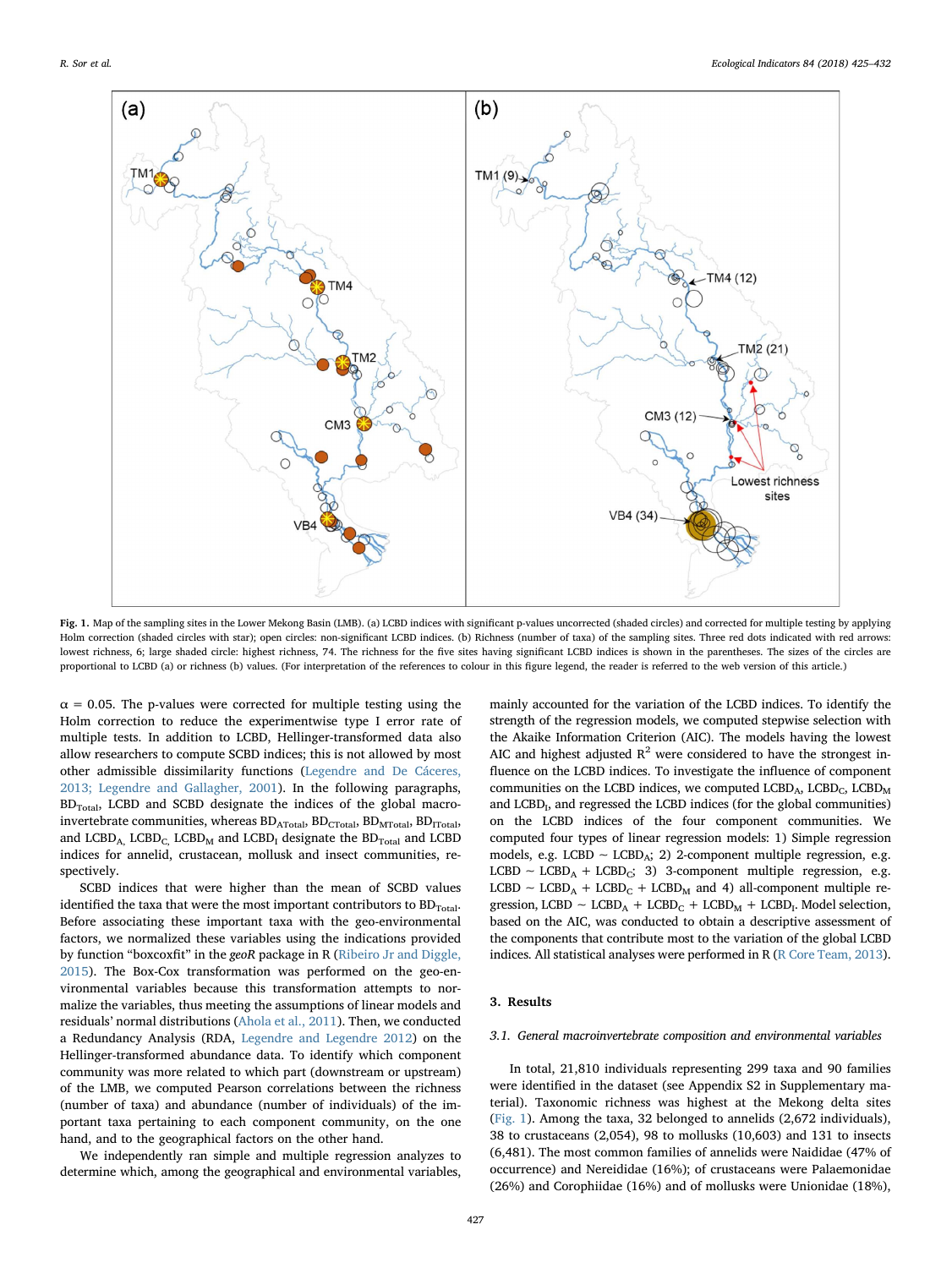#### <span id="page-3-0"></span>Table 1

Observed environmental factors, richness (number of taxa) and abundance (number of individuals) of macroinvertebrates across the 63 sampling sites.

| Variables                                                                                                                                            | Unit                                                                                 | Min                                                         | Max                                                              | Mean                                                              | Standard<br>deviation                                            |
|------------------------------------------------------------------------------------------------------------------------------------------------------|--------------------------------------------------------------------------------------|-------------------------------------------------------------|------------------------------------------------------------------|-------------------------------------------------------------------|------------------------------------------------------------------|
| Altitude<br>Water temperature<br>Dissolved oxygen<br>Water conductivity<br>River width<br>River depth<br>Secchi depth<br>рH<br>Richness<br>Abundance | m<br>°С<br>mg/L<br>mS/m<br>m<br>m<br>m<br>-<br>taxa/sample<br>individuals/<br>sample | 3<br>17<br>2.7<br>3.9<br>11<br>0.4<br>0.2<br>6.8<br>6<br>13 | 546<br>31<br>9.3<br>66.6<br>1629<br>15<br>3<br>8.4<br>74<br>1997 | 127<br>27<br>7.4<br>17.9<br>467<br>4.8<br>0.9<br>7.6<br>23<br>315 | 132<br>3<br>2.6<br>11.9<br>466<br>3.9<br>0.6<br>0.6<br>16<br>396 |

Corbiculidae (14%), Viviparidae (12%) and Stenothyridae (9%). Insect communities were characterized by Diptera (28%), Ephemeroptera (24%), Odonata (17%) and Trichoptera (15%).

Three taxa were most widely distributed; two belonged to insects: Ablabesmyia sp. (73% occurrence) and Polypedilum sp. (70%) and one was a mollusk, Corbicula tenuis (67%). In addition to being widely distributed, these 3 taxa were among the top 10 most abundant. Of the total individuals, Ablabesmyia sp. accounted for 2.9%, Polypedilum sp. for 3.8%, whereas the 3 most abundant species, Corbicula leviuscula, Limnoperna siamensis and Corbicula tenuis, accounted for 8.4%, 6.1% and 5.8%, respectively. The data on taxonomic richness and abundance, and the environmental variables are summarized in [Table 1](#page-3-0).

#### 3.2. Beta diversity and important taxa  $-$  habitat relationship

The total β diversity of macroinvertebrates in the LMB was  $BD_{Total} = 0.80$ , and there was a total of 60 taxa contributing most to the  $BD<sub>Total</sub>$ . The value of  $BD<sub>Total</sub>$  is very high, considering that the maximum that can be obtained for Hellinger-transformed data is 1, when all sites have entirely different species compositions. This great variation was also observed for each component community: annelids (BD<sub>ATotal</sub> = 0.72), mollusks (BD<sub>MTotal</sub> = 0.78) and insects  $(BD_{ITotal} = 0.74)$ , excepted for crustaceans  $(BD_{CTotal} = 0.38)$ . Over all 299 taxa, 60 important taxa had SCBD indices larger than the mean SCBD (0.003), 29 of which belong to insects, 18 to mollusks, 7 to annelids and 6 to crustaceans (see Appendix S3 in Supplementary material). The SCBD values are small because the SCBD indices are relative to the total sum of squares in the community composition table and sum to 1. SCBD indices indicate taxa that have the highest variance across sites. The 3 highest SCBD indices belonged to insect taxa: Polypedilum sp. (0.054), Ablabesmyia sp. (0.039), Cryptochironomus sp. (0.037), followed by Corbicula tenuis (mollusk, 0.037), Goeldichironomus sp. (insect, 0.035) and Corbicula leviuscula (mollusk, 0.034).

Based on the correlation analyzes, the richness and abundance of the important taxa of annelids, crustaceans and mollusks were

significantly and negatively correlated with latitude and altitude; the richness and abundance of the important taxa of insects were significantly and positively correlated with latitude and altitude [\(Table 2](#page-3-1)). As the Mekong River generally runs from north to south, decreasing latitude and decreasing altitude are both associated with going downstream.

The first two axes of the RDA model ([Fig. 2](#page-4-0)a, b) accounted for 15.7% of the total variance of the community of important taxa. Axis 1 (9.4%) of the plot showed the river gradients opposing river depth and river width (left of the plot), which were strongly associated with communities in the Mekong delta, to altitude and latitude, which were associated with communities in the upstream sites. Along axis 2 (6.3%), the communities from some tributaries and main channel sites located upstream in the LMB (Thailand and Laos) were found in the positive part of the axis and associated with high values of dissolved oxygen, while many other tributary sites were found in the lower part of the axis and related to high values of Secchi depth.

## 3.3. Uniqueness in taxonomic composition and its association with geoenvironmental factors

Five sampling sites exhibited significant global LCBD indices at the  $p = 0.05$  level after Holm correction for multiple testing. These sites were CM3 (LCBD =  $0.023$ , p = 0.006), TM2 and TM4 (LCBD =  $0.021$ ,  $p = 0.006$ ), and TM1 and VB4 (LCBD = 0.020,  $p = 0.012$ ) [\(Fig. 1](#page-2-0)). CM3 also exhibited significant LCBD indices for all component communities (LCBD<sub>A</sub> = 0.026, p = 0.032; LCBD<sub>C</sub> = 0.038, p = 0.006;  $LCD<sub>M</sub> = 0.023, p = 0.006; LCD<sub>I</sub> = 0.027, p = 0.006$ . LCBD indices of the global communities and of component communities, which indicate the uniqueness in taxonomic composition at the sites, are provided in Appendix S4 in Supplementary material. LCBD values are scaled to add up to 1 over the whole study; the mean LCBD value in this study was thus  $1/63 = 0.016$ .

Results of the simple and multiple regressions between the global LCBD indices and geo-environmental variables are shown in [Table 3](#page-4-1). Only water conductivity, river depth and Secchi depth were significantly associated with the global LCBD indices, and these variables remained significant after the stepwise selection of the model [\(Table 3](#page-4-1)). Water conductivity and river depth were positively associated and accounted for 14% and 12%, and Secchi depth was negatively associated and accounted for 6% of the variation of LCBD indices ([Table 3](#page-4-1)).

#### 3.4. Influence of component communities on global LCBD indices

Among the simple regression models,  $LCD<sub>I</sub>$  indices were the strongest determinant of the variation of the global LCBD indices, whereas  $LCD_{C}$  indices were the weakest determinant. In multiple regressions (2-, 3-, and 4-components), the combination of  $LCD<sub>I</sub>$  and  $LCD<sub>M</sub>$  indices best explained the variation of the global LCBD indices ([Table 4\)](#page-4-2). The detailed results of the regression models are shown in [Table 4](#page-4-2).

<span id="page-3-1"></span>Table 2

Pearson correlation coefficients between the normalized geographical factors and richness and abundance of each component community among the important taxa. R: richness (number of taxa), A: abundance (number of individuals), LONG: longitude (m), LAT: latitude (m), ALT: altitude (m). Significant relationships are marked with stars.

|                           | Annelids                        |                                 | Crustaceans                      |                                  | Mollusks                            |                                   | Insects                           |                                |
|---------------------------|---------------------------------|---------------------------------|----------------------------------|----------------------------------|-------------------------------------|-----------------------------------|-----------------------------------|--------------------------------|
|                           | R                               | A                               | A                                | A                                | R                                   |                                   | R                                 | A                              |
| <b>LONG</b><br>LAT<br>ALT | 0.15<br>$-0.58**$<br>$-0.65***$ | 0.06<br>$-0.36**$<br>$-0.42***$ | 0.03<br>$-0.70***$<br>$-0.65***$ | $\Omega$<br>$-0.25*$<br>$-0.26*$ | $-0.01$<br>$-0.65***$<br>$-0.69***$ | $-0.04$<br>$-0.35**$<br>$-0.35**$ | $-0.03$<br>$0.47***$<br>$0.41***$ | $-0.05$<br>$0.33**$<br>$0.25*$ |

\* p < 0.05, \*\* p < 0.01, \*\*\* p < 0.001.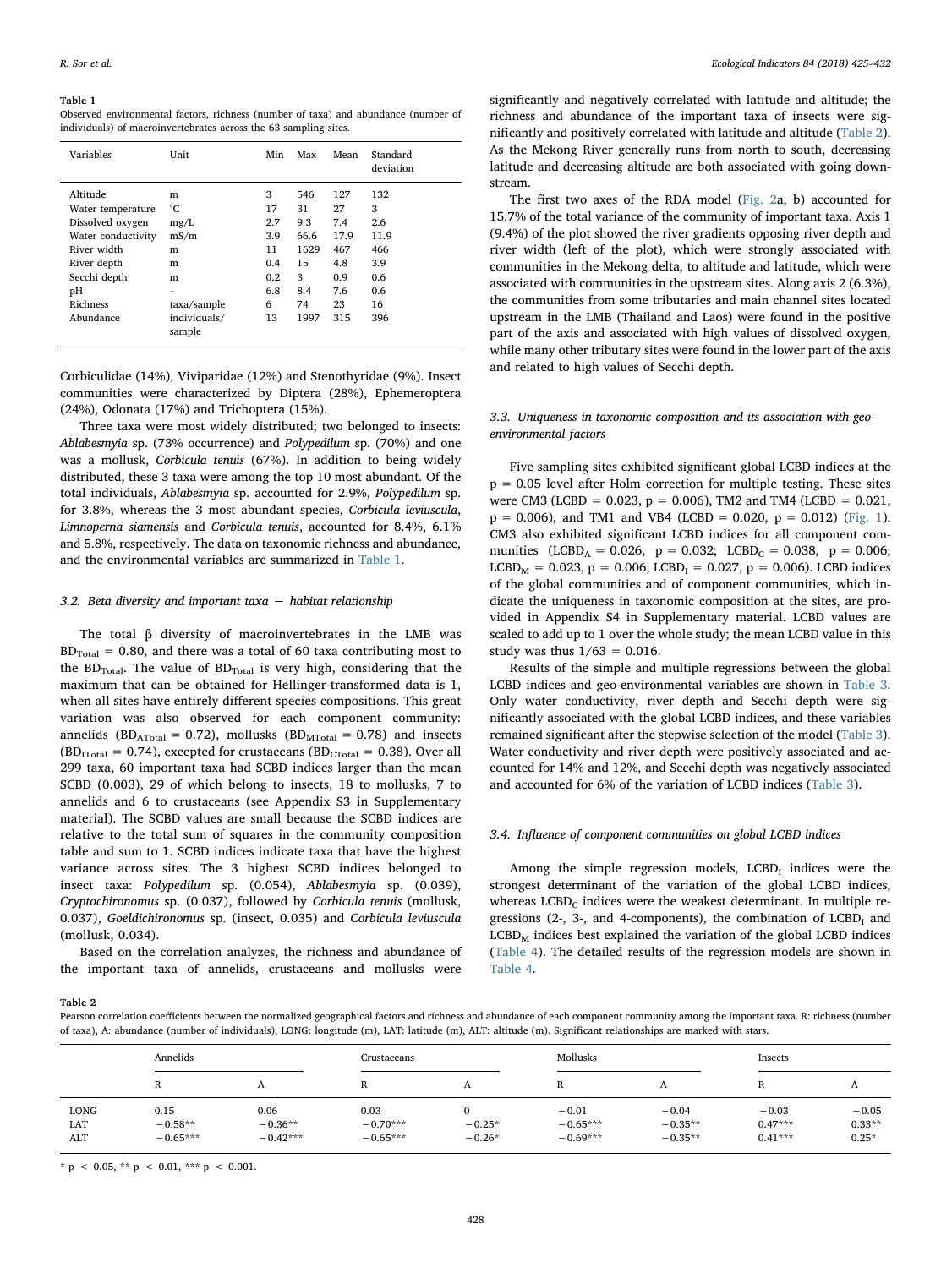<span id="page-4-0"></span>

Fig. 2. RDA ordination plots showing the association of taxa having SCBD higher than the mean value (i.e. important taxa) with the geo-environmental factors. (a) Plot showing the sites and geo-environmental factors. VB4, CM3, TM1, TM2 and TM4 in bold are the sites with significant LCBD indices. LAT: latitude, ALT: altitude, WT: water temperature, DO: dissolved oxygen, WC: water conductivity, RW: river width, RD: river depth, SD: Secchi depth. (b) Plot showing taxa with high SCBD indices and geo-environmental factors for the same analyzes. The first letter of each taxon name represents the component of macroinvertebrate communities (A: annelid, C: crustacean, B and G: mollusk, and I: insect). Geo-environmental variables and taxa that have small loading score were removed to improve legibility.

#### <span id="page-4-1"></span>Table 3

Contribution of geo-environmental factors to the variation of LCBD indices of global macroinvertebrate communities. The model showing the strongest contribution is in bold.

| Model                        | Adjusted $R^2$ | <b>AIC</b> | Stepwise<br>selection    | F-stat | p of the<br>model |
|------------------------------|----------------|------------|--------------------------|--------|-------------------|
| <b>Environmental factors</b> |                |            |                          |        |                   |
| $LCD - WT$                   |                | $-551.2$   |                          | 0.01   | 0.956             |
| $LCD \sim DO$                |                | $-551.5$   | $\equiv$                 | 0.3    | 0.609             |
| $LCBD \sim WC$               | 0.135          | $-561.4$   | $\overline{\phantom{a}}$ | 10.7   | 0.002             |
| $LCD - RW$                   | 0.010          | $-552.9$   | ÷                        | 1.6    | 0.206             |
| $LCD \sim RD$                | 0.120          | $-560.2$   | $\equiv$                 | 9.5    | 0.003             |
| $LCD \sim SD$                | 0.061          | $-556.2$   | $\overline{\phantom{m}}$ | 5.1    | 0.029             |
| $LCD - pH$                   |                | $-551.5$   | ÷                        | 0.3    | 0.590             |
| $LCBD \sim all factors$      | 0.235          | $-563.6$   | $WC + RD$                | 3.7    | 0.002             |
|                              |                |            | $+$ SD                   |        |                   |
| $LCD - WC + RD$              | 0.260          | $-569.4$   | $WC + RD$                | 8.3    | < 0.001           |
| $+$ SD                       |                |            | $+$ SD                   |        |                   |
| Geographical factors         |                |            |                          |        |                   |
| $LCD - LONG$                 |                | $-551.8$   |                          | 0.6    | 0.449             |
| $LCBD \sim LAT$              | 0.001          | $-552.3$   |                          | 1.0    | 0.314             |
| $LCBD \sim ALT$              | 0.010          | $-552.9$   |                          | 1.6    | 0.207             |
| $LCD \sim all factors$       |                | $-549.7$   |                          | 0.8    | 0.511             |
|                              |                |            |                          |        |                   |

WT: water temperature, DO: dissolved oxygen, WC: water conductivity, RW: river width, RD: river depth, SD: Secchi depth, LONG: longitude (m), LAT: latitude (m), ALT: altitude (m).

#### 4. Discussion

## 4.1. Macroinvertebrate communities of the LMB

Macroinvertebrate communities in the LMB has been scarcely studied, in particular at a broad large spatial scale. To our knowledge, most of the existing studies were conducted at local sub-watershed scales of the LMB (e.g. [Clavier et al., 2015; Cuong et al., 2016;](#page-6-5) [Getwongsa et al., 2010; Quang et al., 2013](#page-6-5)), except for a macroinvertebrate pilot study by [Pathoumthong and Vongsombath \(2007\)](#page-7-23), which was conducted over 13 sampling sites of the LMB and reported 218 macroinvertebrate taxa. The number of macroinvertebrate species (299) identified in the present study is the largest ever reported from the basin. Each component (i.e. annelids, crustaceans, mollusks and

#### <span id="page-4-2"></span>Table 4

| Contribution of the composition of component communities to the LCBD indices of the   |
|---------------------------------------------------------------------------------------|
| global macroinvertebrate communities. The model showing the strongest contribution is |
| in bold.                                                                              |

| Model                                 | Adjusted $R^2$ | AIC      |
|---------------------------------------|----------------|----------|
|                                       |                |          |
| $LCD \sim LCBD_A$                     | 0.331          | $-577.6$ |
| $LCD \sim LCBD_C$                     | 0.053          | $-555.7$ |
| $LCD \sim LCBD_{M}$                   | 0.241          | $-569.7$ |
| $LCD - LCBDr$                         | 0.776          | $-646.5$ |
| $LCD - LGBDA + LGBDC$                 | 0.358          | $-579.3$ |
| $LCD \sim LCBD_A + LCBD_M$            | 0.429          | $-586.6$ |
| $LCD - L CBDA + L CBDT$               | 0.778          | $-646.3$ |
| $LCD - LGBDc + LGBDM$                 | 0.264          | $-570.7$ |
| $LCD - L CBDc + LCD1$                 | 0.772          | $-644.5$ |
| $LCD - LGBDM + LGBDI$                 | 0.843          | $-668.0$ |
| $LCD - LGBDA + LGBDC + LGBDM$         | 0.444          | $-587.4$ |
| $LCD - LGBDA + LGBDM + LGBDI$         | 0.841          | $-666.2$ |
| $LCD - LGBD_C + LGBD_M + LGBD_T$      | 0.841          | $-666.1$ |
| $LCD - LGBDA + LGBDC + LGBDM + LGBDI$ | 0.834          | $-664.3$ |

 $LCD_{A}$ , LCBD<sub>C</sub>, LCBD<sub>M</sub>, LCBD<sub>I</sub> are the LCBD indices of each component community (annelids, crustaceans, mollusks and insects, respectively).

insects) comprised a higher number of taxa than previous reports of field studies (see Appendix S2, Table A1 in Supplementary material). Moreover, we found that 36 macroinvertebrate families were represented by only one species (see Appendix S2, Table A2 in Supplementary material). This indicates that the LMB could support numerous rare or endemic taxa as found for mollusks that at least 111 species are endemic to the LMB [\(Köhler et al., 2012](#page-7-24)).

# 4.2. Variation of important taxa and their relationship to habitat characteristics

As stated in our second research question, the annelids, crustaceans and mollusks that have high SCBD indices are more abundant in the downstream part of the LMB, as reflected by the strong negative correlation with latitude and altitude [\(Table 2\)](#page-3-1). Unsurprisingly, this result also supports previous studies ([Arscott et al., 2005; Collier and Lill,](#page-6-3) [2008; B. Wang et al., 2012](#page-6-3)). The important taxa included Corbicula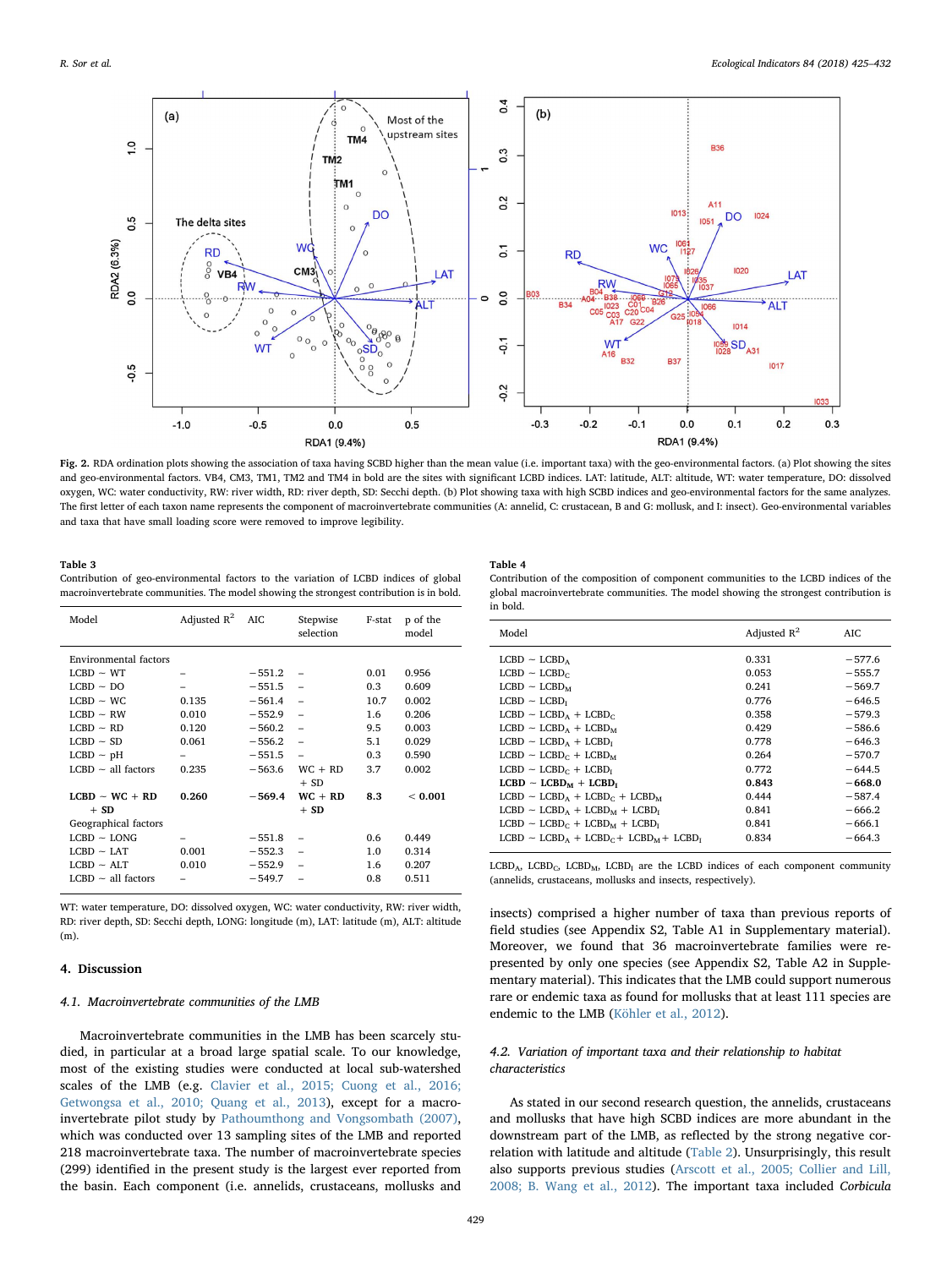leviuscula (code B34 in [Fig. 2](#page-4-0)b), C. lamarckiana (B32), Limnoperna siamensis (B03) and Branchiura sowerbyi (A16), which mostly and abundantly occurred in the downstream part. However, an insect (i.e. Cricotopus sp., I023) was also an important taxon found in the delta. This could be due to the fact that many species in this genus are capable of withstanding low oxygen concentrations, are resistant to heavy metals, able to withstand high salt concentrations or pollution and can feed on rice ([Boesel, 1983; Sinclair and Gresens, 2008\)](#page-6-6), which are all characteristics observed in the delta.

Most of the important taxa characterizing the upstream sites belong to insects. In tropical as well as temperate regions, clear water and high values of dissolved oxygen are mostly found in tributaries and upstream sites, which are mainly preferred by insect taxa [\(Collier and Lill, 2008;](#page-6-7) [Dobson et al., 2002; Królak and Koryci](#page-6-7)ńska, 2008). Of the 3 taxa found with the highest SCBD indices (Polypedilum sp.; Ablabesmyia sp. and Cryptochironomus sp.), Polypedilum sp. (code I033 in [Fig. 2b](#page-4-0)) and Ablabesmyia sp. (I017) were highly associated with sites having high values of SD ([Fig. 2b](#page-4-0)), which were mostly observed in tributaries. Cryptochironomus sp. (I024) and other taxa such as Bezzia sp. (I013) and Anagenesia sp. (I051) were more associated with high values of dissolved oxygen, which occurred at three of the sites with significantly unique taxonomic composition (TM1, TM2, TM4). Surprisingly, Corbicula sp. (B36) and Oligochaeta sp. (A11) were also more associated with these sites. These two taxa may have important taxonomic and ecological value because they were restricted to the main channel shared by Thailand and Laos and its nearby sites.

#### 4.3. Beta diversity and uniqueness in community composition

The β diversity of macroinvertebrates in tropical river systems, particularly in South-East Asia, has not been extensively studied ([Boyero et al., 2009](#page-6-8); [Dudgeon, 2008\)](#page-7-25). Furthermore, the published papers ([Al-Shami et al., 2013; Salmah et al., 2014](#page-6-2)) did not estimate the β diversity of macroinvertebrates as the total variance  $(BD<sub>Total</sub>)$  of the communities found at the sampling sites and computed the contributions of individual sampling sites (LCBD indices) to total β diversity. This measure (i.e.  $BD_{Total}$ ) quantified "the variation in macroinvertebrate composition among studied sites in the LMB", to which is referred as β diversity by ecologists ([Anderson et al., 2011](#page-6-0); [Legendre](#page-7-26) [et al., 2005;](#page-7-26) [Legendre and De Cáceres, 2013;](#page-7-0) [Whittaker, 1972](#page-7-27); , 1960). The  $BD_{Total}$  computed here is an independent derived quantity that can certainly measure community differentiation of studied taxa, and thus more suitable to analyse beta diversity of macroinvertebrates in the LMB, when compared to the classical approach (i.e. the additive or multiplicative) which is dependent on alpha and gamma diversity. The great variation of macroinvertebrate composition (BD<sub>Total</sub> = 0.80) found may reveal complex evolutionary and ecological processes operating at a site-to-global spatial scale of the LMB.

The contributions of sampling sites (LCBDs) to  $BD_{Total}$  can indicate the ecological uniqueness of each sampling site in terms of community composition and provide valuable information on the level of habitat degradation of sampling sites. These ecological indications can be used to support ecological assessments, restoration and conservation planning of the LMB. For example, we found that sites with large LCBD indices, which are the most different from the centroid of the distribution of the sites in a PCA ordination and hence the most interesting to examine in detail, mostly occurred along the main channel of the LMB. In particular, the 5 sites that had significant uniqueness in species composition (after Holm correction) occurred along the main channel and not in tributaries ([Fig. 1a](#page-2-0)). The discussion on what triggered these sites to have higher degrees of uniqueness in species composition than others is provided in the following paragraphs.

## 4.4. Environmental factors responsible for uniqueness in community composition

Three environmental factors were found to be positively (water conductivity and river depth) or negatively (Secchi depth) associated with the degree of site uniqueness in taxonomic composition [\(Table 3](#page-4-1)). These 3 factors collectively explained 26% (adjusted  $R^2 = 0.26$ ) of the variance in degrees of site uniqueness in taxonomic composition (global LCBD indices). However, our results did not find the types of relationships between β diversity and geo-environmental factors found in previous studies conducted over smaller areas [\(Al-Shami et al., 2013; J.](#page-6-2) [Wang et al., 2012\)](#page-6-2). This could be due to the dominant effect of anthropic pressure, which is spread along the LMB [\(Dao et al., 2010;](#page-6-9) [Kudthalang and Thanee, 2010](#page-6-9)).

Previous papers have shown that conductivity had a positive influence on macroinvertebrate diversity ([Lods-Crozet et al., 2001; Rizo-](#page-7-28)[Patrón et al., 2013\)](#page-7-28). However, we found that most of the sites with significant uniqueness in taxonomic composition had low taxonomic richness. High values of conductivity were mostly measured in the main channel sites (e.g. sites TM2, TM4 and the nearby sites) where they receive runoffs and discharge of urban wastewaters from intensified agriculture and from surrounding river basins and cities [\(Dao et al.,](#page-6-9) [2010; Kudthalang and Thanee, 2010; Sor et al., 2017\)](#page-6-9), and consequently lead to high conductivity [\(Wetzel, 2001\)](#page-7-29). When sources of pollution (i.e. high concentration of inorganic dissolved solids) enter the rivers, only pollution- or disturbance-tolerant taxa (e.g. Oligochaeta, Chironomidae (Diptera) and Gastropoda) can resist [\(Feld and](#page-7-30) [Hering, 2007; B. Wang et al., 2012\)](#page-7-30). Pollution is the connection between high conductivity and low taxonomic richness.

Deep rivers (i.e. with high values of river depth) that have low Secchi depth can be considered proxies for anthropic activities ([Baird](#page-6-10) [and Flaherty, 2005; Dao et al., 2010](#page-6-10)), which is why they appear to influence LCBD indices. For example, we found small values of LCBD indices at most of the tributary sites where clear water and low pollution are observed, whereas large values of LCBD indices (e.g. > mean LCBD value) were found at sites with high river depth (e.g. most sites in the delta) and at other sites along the main channel of the upper part of the basin ([Fig. 2](#page-4-0)a, see Appendix S4 in Supplementary material) where high levels of anthropic disturbance were observed. A clear evidence of the association between anthropic activities and high LCBD indices is found at the sites with significant LCBD indices (e.g. CM3, TM1, TM2 and TM4), all of which receive a moderate to high pressure of human impacts. Site CM3 is surrounded by houses, animal wastes and rubbish disposal. Site TM1 seems to be in a very high pressure area since it is opened to many anthropic activities such as animal and human waste disposal, artificial bank creation, local markets, dense population (∼10,000 inhabitants), constructions, fishing and boat traffic. Sites TM2 and TM4 are also exposed to waste disposal and fishing, floating houses, tourism (TM2) and agriculture (TM4) [\(Dao et al., 2010;](#page-6-9) [Kudthalang and Thanee, 2010; Sor et al., 2017](#page-6-9)). As a result, these sites supported low numbers of taxa (TM1, 9 taxa; TM2, 12; TM4, 21; CM3, 12), which indicate that ecological restoration is needed for these sites and their surroundings.

On the other hand, site VB4 has a significant LCBD value with a moderate number of taxa (34 taxa); the site with highest richness in our study was VB1 (74 taxa), located close to VB4. VB4 is located at the border between Cambodia and Vietnam and comprises a set of natural land cover (e.g. wood-, shrub-, grass-, inundated and wetland) on the west side of the river. Although the other side of the river has some anthropic activities including houses, fishing and small-scale business, VB4 still had a unique and rich taxonomic composition [\(Fig. 1](#page-2-0)a, b). Thus, VB4 and the surrounding sites/areas, particularly on the west side with natural land covers, may have high conservation value. Sites with high LCBD values may have high or low species richness, as shown in [Legendre and De Cáceres \(2013\)](#page-7-0) and found in the research reported here.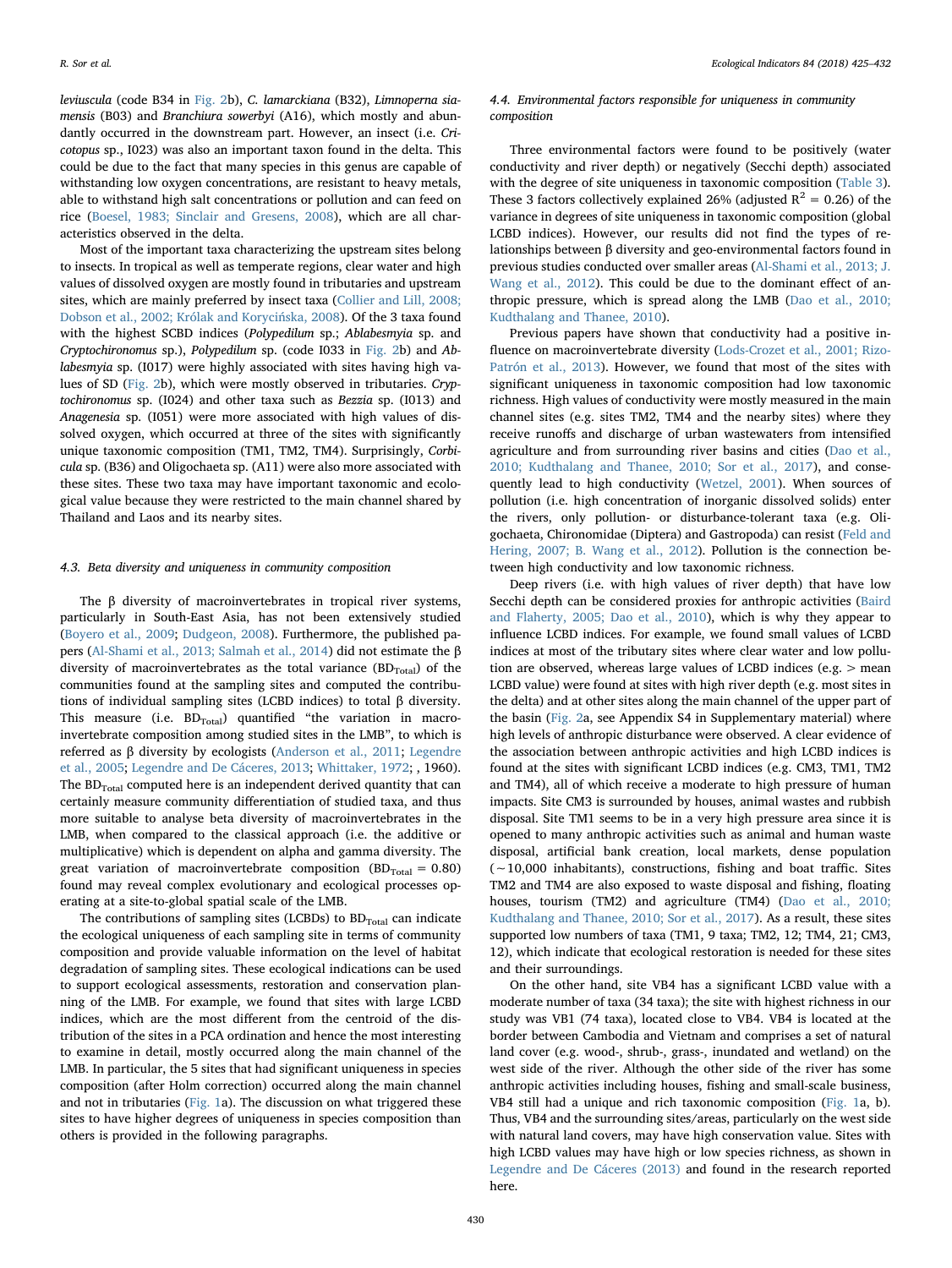#### 4.5. Influence of component communities on global LCBD indices

The multiple regressions indicated the most striking relationship (adjusted  $R^2 = 0.84$ ) between the uniqueness in taxonomic composition of the macroinvertebrate communities (global LCBD indices) and the combination of uniqueness in taxonomic compositions of the mollusk and insect communities ( $LCD_M + LCBD_I$  indices). Note that the global LCBD indices are not simply the sum of the component community LCBD indices; LCBD indices are computed separately for the global study and each component group as the squared distances of the sites to the multivariate ordination centroid. However, the degree of uniqueness in taxonomic composition of macroinvertebrate communities (global LCBD indices) is expected to be contributed by the component communities. In the LMB, LCBDs of mollusk and insect communities, which had a higher total variation  $(BD<sub>MTotal</sub> = 0.78$  and  $BD_{\text{Total}} = 0.74$ , respectively), explained most of the global LCBD variation because these two groups had higher abundances and wider distributions than the annelid and crustacean communities, which had lower total variation ( $BD<sub>ATotal</sub> = 0.72$  and  $BD<sub>CTotal</sub> = 0.38$ , respectively). De'[ath \(2002\)](#page-7-31) and [Davidson et al. \(2010\)](#page-7-32) mentioned that taxa with low richness and low occurrence explained less variance of the community composition, and this is similar to our findings for the annelid and crustacean communities.

Co-occurrence among different component communities can directly or indirectly constrain the spatial distributions and the taxonomic abundance of the component communities ([Miller, 1994; Wootton,](#page-7-33) [1994\)](#page-7-33). Predators (e.g. Odonate taxa and some of the Diptera) may prey upon the taxa of other taxonomic communities, and thus affect the taxonomic occurrence and abundance of the global macroinvertebrate communities. Golfi[eri et al. \(2016\)](#page-7-34) reported that the abundance of the Odonates is closely linked to the abundance of their prey in the ecosystems. However, the Odonates preferring high water quality in the upstream sites may not directly influence the annelids or crustaceans, most of them being associated with habitats with lower water quality (annelids) or brackish water (crustaceans) in the downstream sites. For the communities that had a wide distribution in the LMB (e.g. insects and mollusks), their co-occurrence may be the result of niche expansion or competition, and thus they may have indirect interactions by competing for or facilitating resource availability. For example, an increasing topographical complexity of the streambeds, which can alter the near-bed flow, might enhance feeding success of mussel and suspension-feeding caddisfly communities [\(Cardinale et al., 2002; Vaughn](#page-6-11) [et al., 2008](#page-6-11)). Moreover, the wide distribution of insects and mollusks with high abundance are functionally important in governing the uniqueness in overall community composition, and thus influencing beta diversity and composition of macroinvertebrate communities in the LMB.

#### 5. Conclusion and remarks

The present study revealed the highest number of macroinvertebrate species ever reported from the LMB. The large diversity of different components (annelids, crustaceans, insects and mollusks) led to a great amount of variation, or beta diversity, in overall community composition among studied sites. The important taxa of annelids, crustaceans and mollusks were mostly found in the downstream sites, particularly in the delta, whereas the important taxa of insects were more related to the upstream sites. Most of sites located along the main channels had a high degree of uniqueness in macroinvertebrate taxonomic composition (i.e. high LCBD indices), of which the sites with significant LCBD indices had an exceptionally low richness, which is most likely due to anthropic impacts. An exception was found for one site located in the delta that had a significant LCBD value and moderate macroinvertebrate richness. This is perhaps because of the natural land covers observed on the west side of the river. Three environmental variables (water conductivity, river depth and water transparency)

were found to be mainly responsible for the variation in LCBD indices. For the component communities, mollusks and insects had a high variation, and their LCBDs greatly contributed to β diversity of global communities.

Our results provide valuable ecological information for selecting locations for conserving different taxonomic groups of macroinvertebrates at broad and small spatial scales. For example, site CM3 and the three other sites (TM1, TM2 and TM4) with significant LCBD indices and low richness are of particular interest for restoration planning, as these locations are experiencing severe degradation of local environments. Site VB4 and the surrounding sites/areas on the west side of the river deserve attention for protection since VB1 had very high richness and VB4 had a significant LCBD index and high richness. The combination of LCBD indices and species richness of the four component communities can thus be used to support restoration and conservation planning.

## Acknowledgements

The first author is grateful to the Erasmus Mundus LOTUS Unlimited project (European Commission) and the Belmont Forum TLSCC projects for providing the opportunity to do this work. This publication reflects the views only of us the authors, and the European Commission cannot be held responsible for any use that may be made of the information contained therein. We are grateful to the Mekong River Commission who provided the database for our analyzes. Many thanks go to Dr. K.K.Y Wong for his editorial comments on this manuscript. Laboratoire Evolution & Diversité Biologique (EDB) is supported by "Investissement d'Avenir" grants (CEBA, ref. ANR-10-LABX-0025; TULIP, ref. ANR-10- LABX-41).

#### Appendix A. Supplementary data

Supplementary data associated with this article can be found, in the online version, at <http://dx.doi.org/10.1016/j.ecolind.2017.08.038>.

#### References

- <span id="page-6-4"></span>[Ahola, L., Mononen, J., Mohaibes, M., 2011. E](http://refhub.elsevier.com/S1470-160X(17)30528-9/sbref0005)ffects of access to extra cage constructions [including a swimming opportunity on the development of stereotypic behaviour in](http://refhub.elsevier.com/S1470-160X(17)30528-9/sbref0005) [singly housed juvenile farmed mink \(Neovison vison\). Appl. Anim. Behav. Sci. 134,](http://refhub.elsevier.com/S1470-160X(17)30528-9/sbref0005) 201–[208](http://refhub.elsevier.com/S1470-160X(17)30528-9/sbref0005).
- <span id="page-6-2"></span>[Al-Shami, S.A., Heino, J., Che Salmah, M.R., Abu Hassan, A., Suhaila, A.H., Madrus, M.R.,](http://refhub.elsevier.com/S1470-160X(17)30528-9/sbref0010) [2013. Drivers of beta diversity of macroinvertebrate communities in tropical forest](http://refhub.elsevier.com/S1470-160X(17)30528-9/sbref0010) [streams. Freshw. Biol. 58, 1126](http://refhub.elsevier.com/S1470-160X(17)30528-9/sbref0010)–1137.
- <span id="page-6-0"></span>[Anderson, M.J., Crist, T.O., Chase, J.M., Vellend, M., Inouye, B.D., Freestone, A.L.,](http://refhub.elsevier.com/S1470-160X(17)30528-9/sbref0015) [Sanders, N.J., Cornell, H.V., Comita, L.S., Davies, K.F., Harrison, S.P., Kraft, N.J.B.,](http://refhub.elsevier.com/S1470-160X(17)30528-9/sbref0015) [Stegen, J.C., Swenson, N.G., 2011. Navigating the multiple meanings of](http://refhub.elsevier.com/S1470-160X(17)30528-9/sbref0015) β diversity: a [roadmap for the practicing ecologist. Ecol. Lett. 14, 19](http://refhub.elsevier.com/S1470-160X(17)30528-9/sbref0015)–28.
- <span id="page-6-3"></span>[Arscott, D.B., Tockner, K., Ward, J.V., 2005. Lateral organization of aquatic invertebrates](http://refhub.elsevier.com/S1470-160X(17)30528-9/sbref0020) along the corridor of a braided fl[oodplain river. J. N. Am. Benthol. Soc. 24, 934](http://refhub.elsevier.com/S1470-160X(17)30528-9/sbref0020)–954.
- <span id="page-6-10"></span>[Baird, I.G., Flaherty, M.S., 2005. Mekong River](http://refhub.elsevier.com/S1470-160X(17)30528-9/sbref0025) fish conservation zones in southern Laos: assessing eff[ectiveness using local ecological knowledge. Environ. Manage. 36,](http://refhub.elsevier.com/S1470-160X(17)30528-9/sbref0025) 439–[454](http://refhub.elsevier.com/S1470-160X(17)30528-9/sbref0025).
- <span id="page-6-6"></span>[Boesel, M., 1983. A review of the genus Cricotopus in Ohio, with a key to adults of species](http://refhub.elsevier.com/S1470-160X(17)30528-9/sbref0030) [of the northeastern United States \(Diptera, Chironomidae\). Ohio J. Sci. 83, 74](http://refhub.elsevier.com/S1470-160X(17)30528-9/sbref0030)–90.
- <span id="page-6-8"></span>[Boyero, L., Ramírez, A., Dudgeon, D., Pearson, R.G., 2009. Are tropical streams really](http://refhub.elsevier.com/S1470-160X(17)30528-9/sbref0035) diff[erent? J. North Am. Benthol. Soc. 28, 397](http://refhub.elsevier.com/S1470-160X(17)30528-9/sbref0035)–403.
- <span id="page-6-11"></span>[Cardinale, B.J., Palmer, M.A., Collins, S.L., 2002. Species diversity enhances ecosystem](http://refhub.elsevier.com/S1470-160X(17)30528-9/sbref0040) functioning through interspecifi[c facilitation. Nature 415, 426](http://refhub.elsevier.com/S1470-160X(17)30528-9/sbref0040)–429.
- <span id="page-6-5"></span>[Clavier, S., Cottet, M., Favriou, P., Phabmixay, S.S., Guédant, P., 2015. Spatial and](http://refhub.elsevier.com/S1470-160X(17)30528-9/sbref0045) [temporal variation of benthic macroinvertebrates in the Nam Gnom Basin receiving](http://refhub.elsevier.com/S1470-160X(17)30528-9/sbref0045) [discharged waters from the Nam Theun 2 Reservoir \(Lao PDR\). Hydroécologie](http://refhub.elsevier.com/S1470-160X(17)30528-9/sbref0045) [Appliquée 2, 1](http://refhub.elsevier.com/S1470-160X(17)30528-9/sbref0045)–27.
- <span id="page-6-7"></span>[Collier, K.J., Lill, A., 2008. Spatial patterns in the composition of shallow-water macro](http://refhub.elsevier.com/S1470-160X(17)30528-9/sbref0050)[invertebrate communities of a large New Zealand river. New Zeal. J. Mar. Freshw.](http://refhub.elsevier.com/S1470-160X(17)30528-9/sbref0050) [Res. 42, 129](http://refhub.elsevier.com/S1470-160X(17)30528-9/sbref0050)–141.
- <span id="page-6-1"></span>[Costa, S.S., Melo, A.S., 2008. Beta diversity in stream macroinvertebrate assemblages:](http://refhub.elsevier.com/S1470-160X(17)30528-9/sbref0055) [among-site and among-microhabitat components. Hydrobiologia 598, 131](http://refhub.elsevier.com/S1470-160X(17)30528-9/sbref0055)–138.
- [Cuong, N.L., Langellotto, G.A., Thuy, T.L., Quynh, V., Thuy, N.T.T., Barrion, A.T., Chen,](http://refhub.elsevier.com/S1470-160X(17)30528-9/sbref0060) [Y.H., 2016. Arthropod diversity and abundance in wild rice, Oryza ru](http://refhub.elsevier.com/S1470-160X(17)30528-9/sbref0060)fipogon, in the [Mekong Delta, Vietnam. Ann. Entomol. Soc. Am. 109, 542](http://refhub.elsevier.com/S1470-160X(17)30528-9/sbref0060)–554.
- <span id="page-6-9"></span>[Dao, H., Kunpradid, T., Vongsambath, C., Do, T., Prum, S., 2010. Report on the 2008](http://refhub.elsevier.com/S1470-160X(17)30528-9/sbref0065) [Biomonitoring Survey of the Lower Mekong River and Selected Tributaries. MRC](http://refhub.elsevier.com/S1470-160X(17)30528-9/sbref0065)